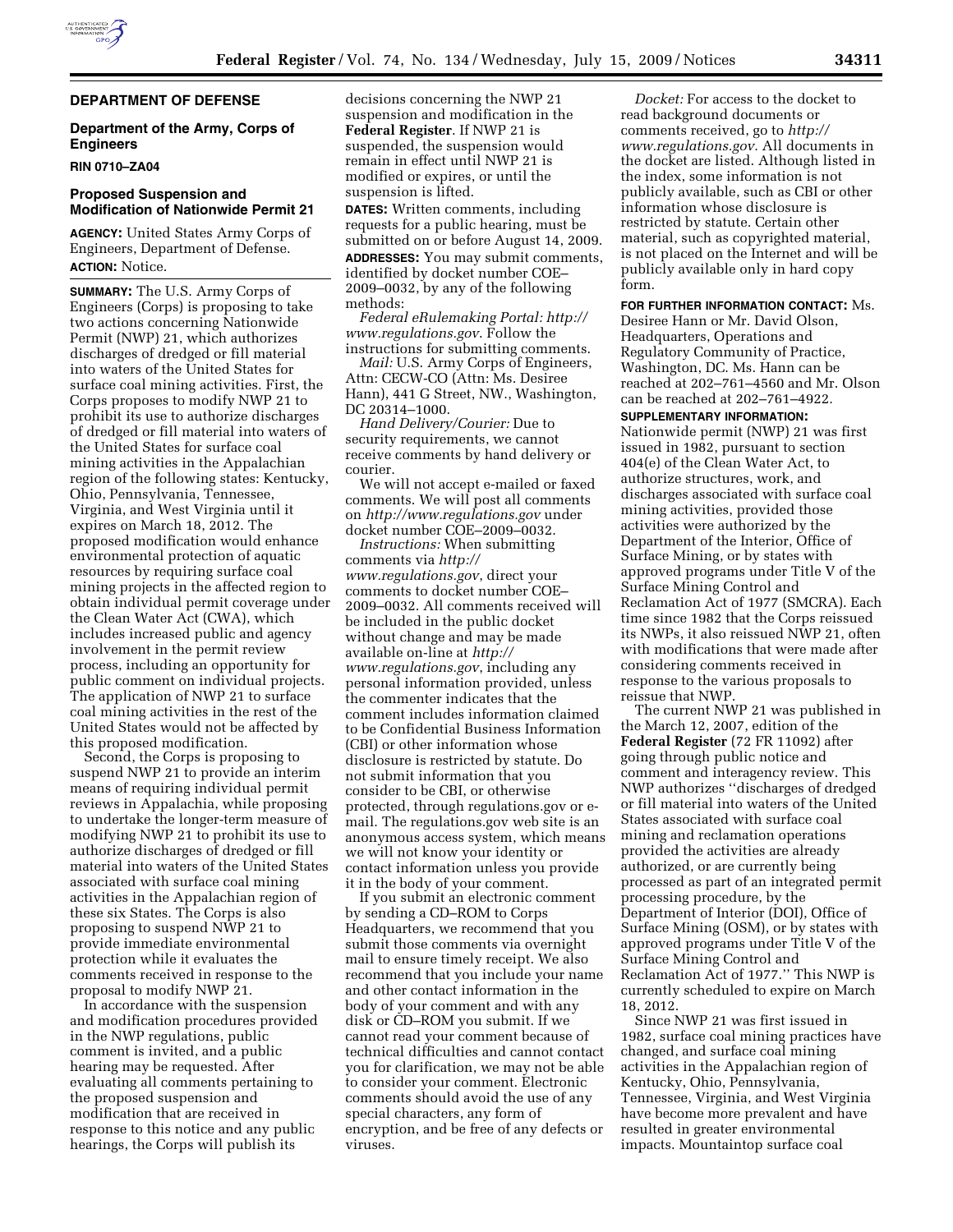mining activities increased because many of the remaining coal seams in the Appalachian region were less accessible to non-surface coal mining techniques. Since the late 1990s, there have been increases in concerns regarding the individual and cumulative adverse effects of those activities on the human environment and the natural resources in this region, including streams and other aquatic resources.

On June 11, 2009, the Corps, the U.S. Department of the Interior, and the U.S. Environmental Protection Agency signed a Memorandum of Understanding (MOU) for implementing an Interagency Action Plan on Appalachian surface coal mining. A copy of this MOU is available at: *http:// www.usace.army.mil/CECW/Pages/ moumoas.aspx*. The MOU includes an Interagency Action Plan (IAP) that was developed to reduce the adverse environmental impacts of surface coal mining activities in the Appalachian region of Kentucky, Ohio, Pennsylvania, Tennessee, Virginia, and West Virginia, while assuring that future mining remains consistent with the Clean Water Act and the Surface Mining Control and Reclamation Act.

We are using the Appalachian Regional Commission's list of counties in Appalachia to clarify the geographic area subject to the proposed suspension and potential modification:

*Kentucky:* Adair, Bath, Bell, Boyd, Breathitt, Carter, Casey, Clark, Clay, Clinton, Cumberland, Edmonson, Elliott, Estill, Fleming, Floyd, Garrard, Green, Greenup, Harlan, Hart, Jackson, Johnson, Knott, Knox, Laurel, Lawrence, Lee, Leslie, Letcher, Lewis, Lincoln, McCreary, Madison, Magoffin, Martin, Menifee, Metcalfe, Monroe, Montgomery, Morgan, Nicholas, Owsley, Perry, Pike, Powell, Pulaski, Robertson, Rockcastle, Rowan, Russell, Wayne, Whitley, and Wolfe.

*Ohio:* Adams, Ashtabula, Athens, Belmont, Brown, Carroll, Clermont, Columbiana, Coshocton, Gallia, Guernsey, Harrison, Highland, Hocking, Holmes, Jackson, Jefferson, Lawrence, Mahoning, Meigs, Monroe, Morgan, Muskingum, Noble, Perry, Pike, Ross, Scioto, Trumbull, Tuscarawas, Vinton, and Washington.

*Pennsylvania:* Allegheny, Armstrong, Beaver, Bedford, Blair, Bradford, Butler, Cambria, Cameron, Carbon, Centre, Clarion, Clearfield, Clinton, Columbia, Crawford, Elk, Erie, Fayette, Forest, Fulton, Greene, Huntingdon, Indiana, Jefferson, Juniata, Lackawanna, Lawrence, Luzerne, Lycoming, McKean, Mercer, Mifflin, Monroe, Montour, Northumberland, Perry, Pike, Potter, Schuylkill, Snyder, Somerset, Sullivan,

Susquehanna, Tioga, Union, Venango, Warren, Washington, Wayne, Westmoreland, and Wyoming.

*Tennessee:* Anderson, Bledsoe, Blount, Bradley, Campbell, Cannon, Carter, Claiborne, Clay, Cocke, Coffee, Cumberland, De Kalb, Fentress, Franklin, Grainger, Greene, Grundy, Hamblen, Hamilton, Hancock, Hawkins, Jackson, Jefferson, Johnson, Knox, Lawrence, Lewis, Loudon, McMinn, Macon, Marion, Meigs, Monroe, Morgan, Overton, Pickett, Polk, Putnam, Rhea, Roane, Scott, Sequatchie, Sevier, Smith, Sullivan, Unicoi, Union, Van Buren, Warren, Washington, and White.

*Virginia:* Alleghany, Bath, Bland, Botetourt, Buchanan, Carroll, Craig, Dickenson, Floyd, Giles, Grayson, Henry, Highland, Lee, Montgomery, Patrick, Pulaski, Rockbridge, Russell, Scott, Smyth, Tazewell, Washington, Wise/Norton, and Wythe.

*West Virginia:* All counties.

The IAP is intended to provide greater emphasis on protecting the aquatic and terrestrial environment of the Appalachian region. To accomplish this, the IAP lists several short-term actions to reduce the harmful environmental consequences of Appalachian surface coal mining in these six States, one of which commits the Corps to issue a public notice proposing to modify NWP 21 to prohibit its use in conjunction with surface coal mining activities in the Appalachian region of Kentucky, Ohio, Pennsylvania, Tennessee, Virginia, and West Virginia to authorize discharges of dredged or fill material into waters of the United States.

The proposed modification of NWP 21 in accordance with the IAP would result in surface coal mining activities in the Appalachian region of these six States being processed as individual permits. Using the individual permit process would provide more information for the Corps to consider for making decisions on these permit applications, because of increased public and agency involvement, such as the opportunity to comment on public notices for individual surface coal mining activities in Appalachia. This additional information could help improve the Corps' analysis of impacts to public interest review factors, including the aquatic environment and other relevant environmental factors within the Corps' Federal control and responsibility. This action would also be consistent with a recent decision of the United States District Court for the Southern District of West Virginia which directed the Corps to cease processing of NWP 21 PCNs in that District.

To provide more immediate environmental protection while the comments received in response to the proposal to modify NWP 21 are being evaluated, the Corps today is also proposing to suspend NWP 21 in the Appalachian region of Kentucky, Ohio, Pennsylvania, Tennessee, Virginia, and West Virginia. After thorough consideration of the comments received in response to today's proposal to suspend NWP 21, we will decide whether to issue a ''final'' notice in the **Federal Register** suspending NWP 21. Should we decide to suspend, the suspension would temporarily prohibit the use of NWP 21 to authorize discharges of dredged or fill material into waters of the United States for surface coal mining activities in Appalachia, until the Corps makes a final determination on the modification of NWP 21.

The proposed suspension and modification of NWP 21 actions are being undertaken to respond to increased concerns regarding how adverse effects on the aquatic environment and other public interest review factors relevant to jurisdictional waters of the United States in the Appalachian region of these six States are being addressed for surface coal mining activities. The Corps now believes it would be more appropriate to evaluate these adverse effects through the individual permit process, with a full public interest review, rather than through NWP 21. The decision to authorize a particular surface coal mining activity under NWP 21 is based on an evaluation of not only the potential individual and cumulative adverse effects of the proposed activity on the aquatic environment, but also on the potential adverse effects on Corps' other public interest review factors listed at 33 CFR 320.4(a)(1), such as conservation, aesthetics, economics, land use, recreation, fish and wildlife values, energy needs, food and fiber production, and general considerations of property ownership, to the extent that those public interest factors are relevant to waters of the United States subject to CWA jurisdiction.

The June 11, 2009, MOU and IAP commit the Corps to reexamine the appropriateness of using NWP 21 to authorize discharges of dredged or fill material into waters of the United States for surface coal mining activities in the Appalachian region of Kentucky, Ohio, Pennsylvania, Tennessee, Virginia, and West Virginia. We are seeking comment on whether NWP 21 should be suspended and/or modified in the Appalachian region of these six States, because of the effects that discharges of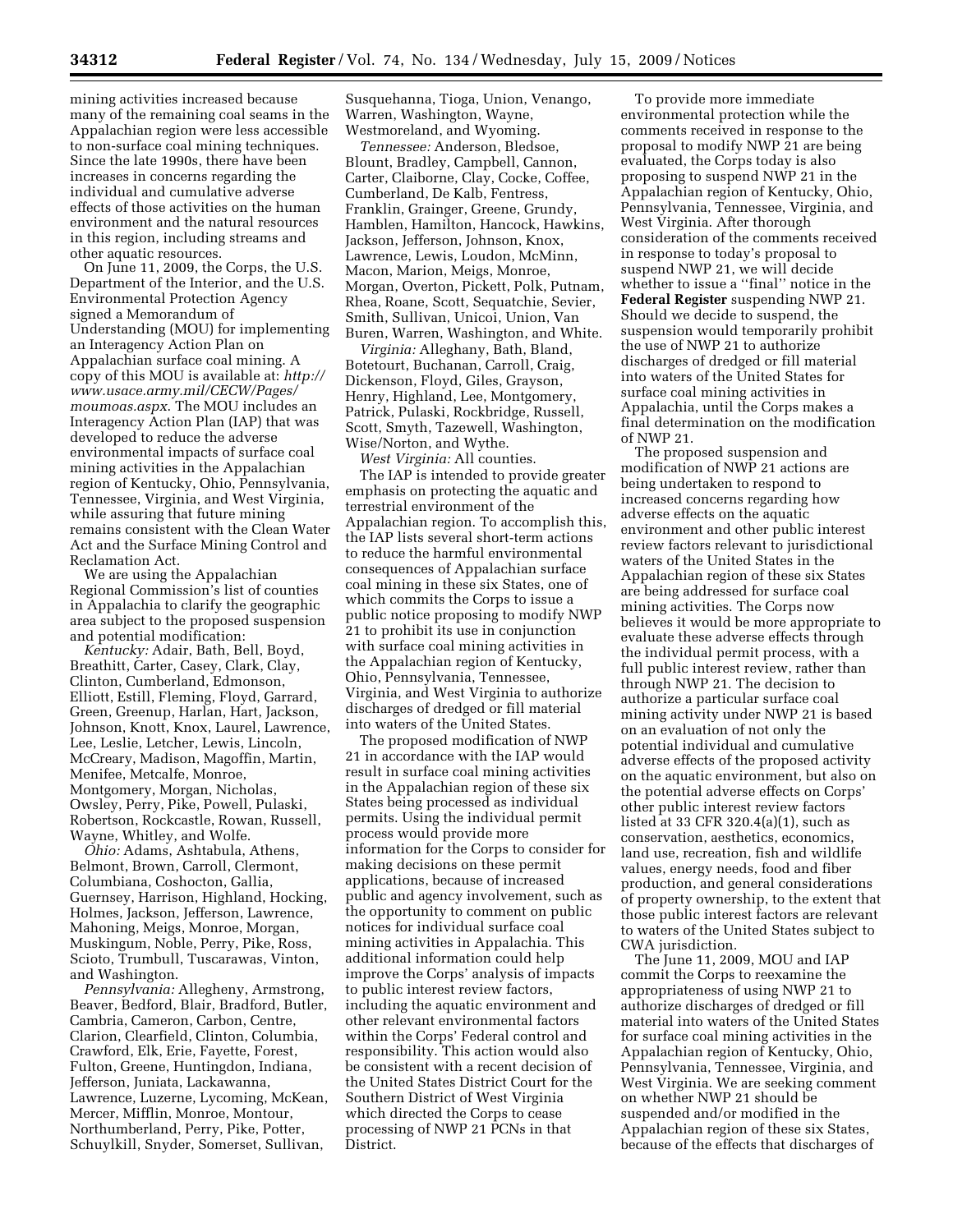dredged or fill material into waters of the United States associated with surface coal mining activities have on the aquatic environment and other public interest review factors, as they relate to jurisdictional waters of the United States.

In the Appalachian region of Kentucky, Ohio, Pennsylvania, Tennessee, Virginia, and West Virginia, NWP 21 has been used to authorize surface coal mining activities that involve discharges of dredged or fill material into waters of the United States that have resulted in adverse environmental impacts that may be more than minimal on a cumulative basis. For this reason, the Corps now believes that impacts of these activities on jurisdictional waters of the United States, particularly cumulative impacts, would be more appropriately evaluated through the individual permit process, which entails increased public and agency involvement, including an opportunity for public comment on individual projects.

### **Proposed Suspension of NWP 21**

The Corps regulations governing the issuance, modification, suspension, or revocation of NWPs are found at 33 CFR 330.5. According to those regulations, suspension is a short-term measure for quickly halting the use of an NWP in response to identified concerns about impacts to jurisdictional waters of the United States or other public interest review factors, while modification of an NWP is the long-term solution for addressing those concerns. The modification of an NWP is a rulemaking activity that requires the completion of additional tasks, such as the preparation of NEPA documentation and compliance with the requirements of the Administrative Procedure Act. According to these regulations, the Chief of Engineers cannot suspend an NWP until he or she has issued a notice soliciting public comment, and provided the opportunity for interested parties to request a public hearing (*see*  33 CFR 330.5(b)(2)(i)). The purpose of the proposed suspension is to provide additional protection to the aquatic environment until the Corps makes its decision on whether to modify NWP 21 or to retain NWP 21 in its current form. If use of NWP 21 is suspended for the Appalachian region, the suspension would remain in effect until NWP 21 is modified or expires, or until the suspension is lifted. We will publish our decision regarding the proposed suspension of NWP 21 in the **Federal Register**. If we decide to suspend NWP 21, that suspension cannot occur until

the effective date provided in that **Federal Register** notice.

### **Public Hearing**

When proposing to suspend an NWP, the NWP regulations require the Corps to provide the opportunity for interested parties to request a public hearing (*see*  33 CFR § 330.5(b)(2)(i)). Requests for a public hearing must be submitted in writing to the address in the **ADDRESSES** section of this notice. Such requests must state the reason(s) for holding a public hearing. If we determine that a public hearing or hearings would assist in making a decision on the proposed suspension or modification of NWP 21, a 30-day advance notice will be published in the **Federal Register** to advise interested parties of the date(s) and location(s) for the public hearing(s). Any announcement of public hearings would also be posted as supporting material in the docket at *http:// www.regulations.gov.* 

# **Grandfathering**

If NWP 21 is suspended for surface coal mining activities in the Appalachian region of Kentucky, Ohio, Pennsylvania, Tennessee, Virginia, and West Virginia, those activities that were verified by district engineers prior to the effective date of the suspension as being authorized by NWP 21 will continue to be authorized by that NWP, unless the district engineer takes action to modify, suspend or revoke a particular NWP authorization on a case-by-case basis in accordance with the procedures at 33 CFR 330.5(d). If NWP 21 is modified to prohibit its use to authorize surface coal mining activities in Appalachian region of those six States, then the ''grandfather'' provision at 33 CFR 330.6(b) would apply, giving each permittee 12 months (from the date the NWP is modified) to complete the authorized activity, unless the district engineer modifies, suspends, or revokes the NWP 21 authorization for that particular activity. To qualify for the grandfather provision at 33 CFR 330.6(b), the activity must have commenced construction, or be under contract to commence construction, before the effective date of the modification.

District engineers will continue to process NWP 21 pre-construction notifications (PCNs) for surface coal mining activities in Kentucky, Ohio, Pennsylvania, Tennessee, Virginia, and West Virginia until a notice announcing the suspension decision is published in the **Federal Register**, and unless and

until a suspension goes into effect.<sup>1</sup> District engineers will carefully review those NWP 21 PCNs and will exercise discretionary authority to require an individual permit in accordance with the procedures at 33 CFR 330.5(d) in cases where the proposed surface coal mining activity presents the potential for more than minimal individual and/ or cumulative adverse effects on the aquatic environment or other public interest review factors relevant to jurisdictional waters of the United States. As part of the review process for the NWP 21 PCNs, Corps staff will carefully consider any comments received from the appropriate regional offices of the U.S. Environmental Protection Agency (EPA), the U.S. Fish and Wildlife Service (FWS), and appropriate State agencies.

Pending the Corps' final decision on the suspension of NWP 21, those entities proposing surface coal mining activities involving discharges of dredged or fill material into waters of the United States in the Appalachian region of Kentucky, Ohio, Pennsylvania, Tennessee, Virginia, and West Virginia may wish to consider whether it would be more prudent to request individual permits instead of submitting NWP 21 PCNs. The information required for the submittal of a complete application for a standard individual permit is different from the information required for the submittal of a complete NWP 21 PCN. Since NWP 21 could be suspended before a district reaches a decision on an NWP 21 PCN, the prospective permittee may choose to initially request an individual permit to avoid having to later submit a separate application for a standard individual permit, thereby saving his or her time and resources during the permit decision making process.

It is important to note that NWP 21 differs from most other NWPs in that it requires district engineers to issue written verifications before proposed activities are authorized by NWP 21 (see the ''Notification'' provision of NWP 21, as published in the March 12, 2007, issue of the **Federal Register** (72 FR 11184)). Unless an activity is authorized by NWP 21 through an NWP verification letter issued by the district engineer, the grandfathering provision at 33 CFR 330.6(b) does not apply.

If NWP 21 is suspended for surface coal mining activities in the Appalachian region of Kentucky, Ohio, Pennsylvania, Tennessee, Virginia, and

<sup>1</sup> In accordance with the decision of the United States District Court for the Southern District of West Virginia (Civil Action No. 3:03–cv–2281), the Corps ceased processing NWP 21 PCNs in that District on March 31, 2009.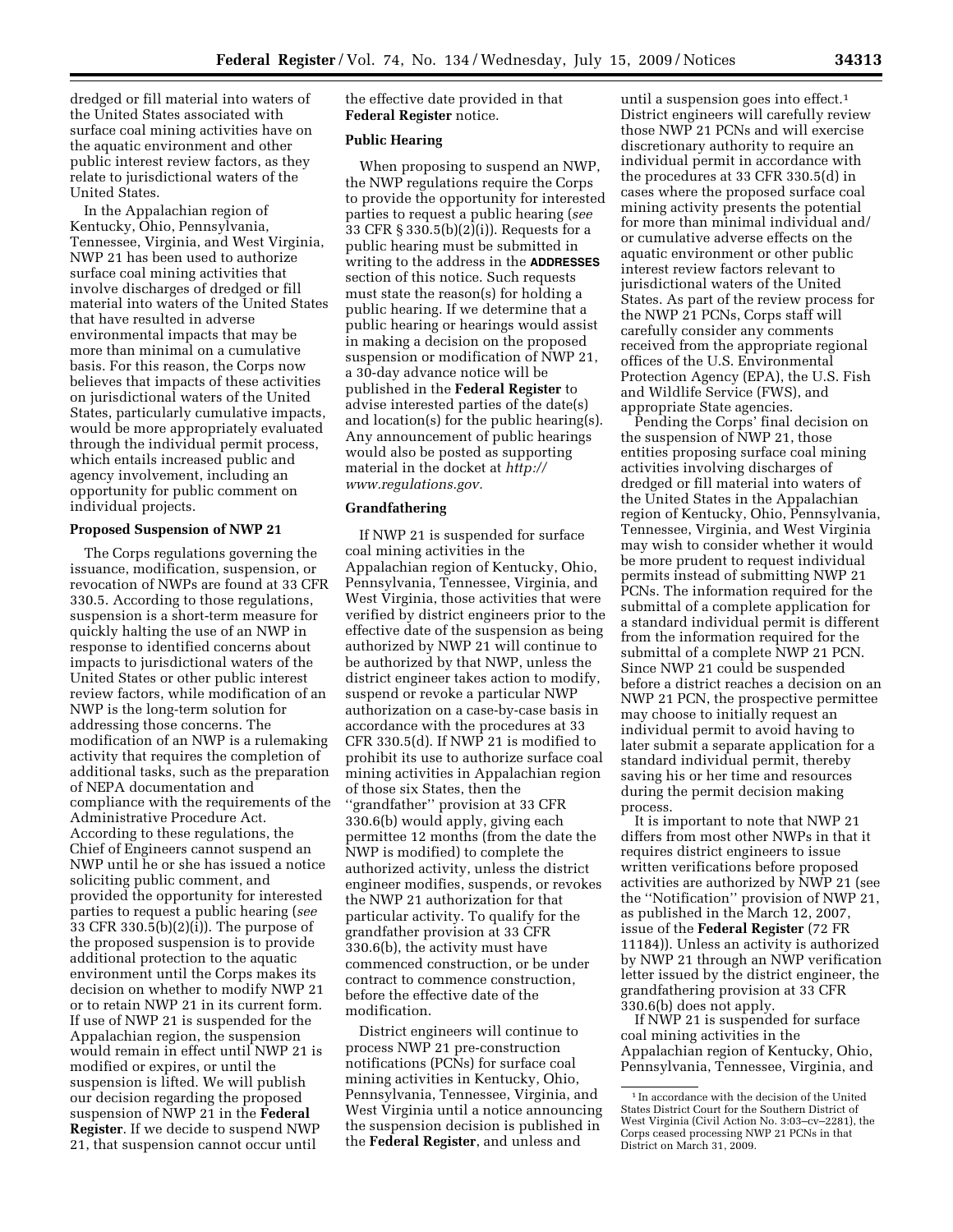West Virginia, district engineers cannot issue NWP 21 verifications for those activities or accept NWP 21 PCNs for surface coal mining activities in the Appalachian region of those six States that are received after the effective date of the suspension. If the NWP 21 suspension goes into effect, requests for Department of the Army authorization for these activities will be processed through the individual permit process. This may require permit applicants to submit additional information for a complete application for an individual permit.

#### **Modification of NWP 21**

The suspension of an NWP is only a short-term measure for addressing concerns about the individual and cumulative adverse effects of surface coal mining activities in the Appalachian region of Kentucky, Ohio, Pennsylvania, Tennessee, Virginia, and West Virginia, while we consider the comments received in response to today's proposal to modify NWP 21 to prohibit its use to authorize discharges of dredged or fill material into waters of the United States for surface coal mining activities in the Appalachian region of Kentucky, Ohio, Pennsylvania, Tennessee, Virginia, and West Virginia.

The modification of NWP 21 is being proposed to address concerns about the adverse individual and cumulative effects of surface coal mining activities on the aquatic environment and other factors of the public interest relevant to jurisdictional waters in the Appalachian region of Kentucky, Ohio, Pennsylvania, Tennessee, Virginia, and West Virginia. Evaluating these activities through the individual permit process will help provide more information for decision making, through the public notice and comment process. Comments on the proposed modification are to be submitted in accordance with the procedures described in the **ADDRESSES** section, above. The Corps will announce its decision on whether to modify NWP 21 in a separate **Federal Register** notice.

#### **Water Quality Certification**

Because the current version of NWP 21 authorizes discharges of dredged or fill material into waters of the United States for surface coal mining activities, State or Tribal water quality certification, or waiver thereof, was required by Section 401 of the Clean Water Act. However, given the fact that this **Federal Register** notice proposes to modify NWP 21 so that it could no longer be used to authorize discharges of dredged or fill material in the Appalachian region of Kentucky, Ohio, Pennsylvania, Tennessee, Virginia, and

West Virginia, we believe that it is not necessary to request water quality certification from those States. Because the proposed modification would prohibit the use of NWP 21 to authorize surface coal mining activities only in the Appalachian region of Kentucky, Ohio, Pennsylvania, Tennessee, Virginia, and West Virginia, we believe it is not necessary for any state water quality certification agency to change the water quality certification decision issued in response to the reissuance of NWP 21 in March 2007. We are seeking comments from these six States to determine whether it is necessary for the Corps to request water quality certification for the proposed modification of NWP 21.

### **Section 307 of the Coastal Zone Management Act (CZMA)**

This **Federal Register** notice serves as the Corps determination that the proposed modification of NWP 21 is, to the maximum extent practicable, consistent with State CZMA programs. States are requested to agree or disagree with the consistency determination following 33 CFR 330.4(d) for this NWP.

Ordinarily, when the Corps makes a CZMA consistency determination when the Corps proposes to issue or re-issue an NWP, that determination only applies to NWP authorizations for activities that are within, or that can affect, any land, water uses or natural resources of a State's coastal zone. NWP authorizations for activities that are not within or would not affect a State's coastal zone do not require a Corps CZMA consistency determination and thus are not contingent on a State's agreement with the Corps' consistency determination. Since the proposed modification of NWP 21 would make that NWP inapplicable to proposed surface coal mining activities in the Appalachian region of Kentucky, Ohio, Pennsylvania, Tennessee, Virginia, and West Virginia, the proposed modification of NWP 21 cannot authorize any activities that would affect the coastal zones of those States. Moreover, the geographic area that would be affected by the proposed modification to NWP 21 lies outside of the coastal zones of Ohio, Pennsylvania, and Virginia. Consequently, we believe that it is not necessary for these states to change the CZMA consistency determinations they issued in response to the reissuance of NWP 21 in March 2007.

# **Administrative Requirements**

#### **Plain Language**

In compliance with the principles in the President's Memorandum of June 1, 1998, (63 FR 31855) regarding plain language, this preamble is written using plain language. The use of ''we'' in this notice refers to the Corps. We have also used the active voice, short sentences, and common everyday terms except for necessary technical terms.

### **Paperwork Reduction Act**

The proposed modification of NWP 21 will not substantially change paperwork burdens on the regulated public because the requirements for a complete individual permit application and a complete NWP 21 PCN are similar.

An agency may not conduct or sponsor, and a person is not required to respond to, a collection of information unless it displays a currently valid Office of Management and Budget (OMB) control number. For the Corps Regulatory Program under Section 10 of the Rivers and Harbors Act of 1899, Section 404 of the Clean Water Act, and Section 103 of the Marine Protection, Research and Sanctuaries Act of 1972, the current OMB approval number for information collection requirements is maintained by the Corps of Engineers (OMB approval number 0710–0003, which expires on June 30, 2009).

#### **Executive Order 12866**

Under Executive Order 12866 (58 FR 51735, October 4, 1993), we must determine whether the regulatory action is ''significant'' and therefore subject to review by OMB and the requirements of the Executive Order. The Executive Order defines ''significant regulatory action'' as one that is likely to result in a rule that may:

(1) Have an annual effect on the economy of \$100 million or more or adversely affect in a material way the economy, a sector of the economy, productivity, competition, jobs, the environment, public health or safety, or State, local, or Tribal governments or communities;

(2) Create a serious inconsistency or otherwise interfere with an action taken or planned by another agency;

(3) Materially alter the budgetary impact of entitlements, grants, user fees, or loan programs or the rights and obligations of recipients thereof; or

(4) Raise novel legal or policy issues arising out of legal mandates, the President's priorities, or the principles set forth in the Executive Order.

Pursuant to the terms of Executive Order 12866, we have determined that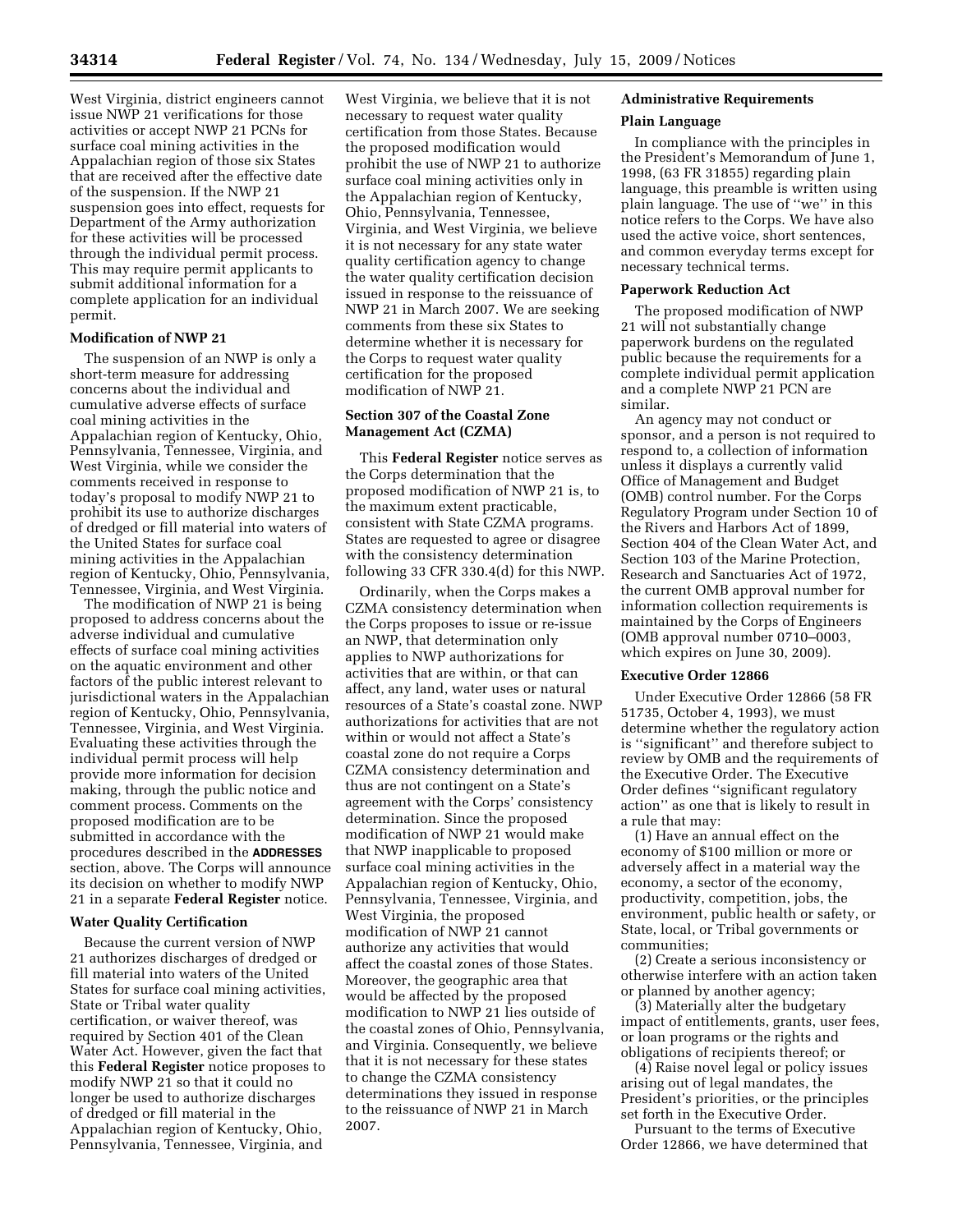the proposed modification of NWP 21 rule is a ''significant regulatory action'' and the draft notice was submitted to OMB for review.

### **Executive Order 13132**

Executive Order 13132, entitled ''Federalism'' (64 FR 43255, August 10, 1999), requires the Corps to develop an accountable process to ensure ''meaningful and timely input by State and local officials in the development of regulatory policies that have federalism implications.'' The proposed modification of NWP 21 does not have federalism implications. We do not believe that the proposed modification of NWP 21 will have substantial direct effects on the States, on the relationship between the Federal government and the States, or on the distribution of power and responsibilities among the various levels of government. The proposed modification of NWP 21 will not impose any additional substantive obligations on State or local governments. Therefore, Executive Order 13132 does not apply to this proposal.

### **Regulatory Flexibility Act, as Amended by the Small Business Regulatory Enforcement Fairness Act of 1996, 5 U.S.C. 601** *et seq.*

The Regulatory Flexibility Act generally requires an agency to prepare a regulatory flexibility analysis of any rule subject to notice-and-comment rulemaking requirements under the Administrative Procedure Act or any other statute unless the agency certifies that the rule will not have a significant economic impact on a substantial number of small entities. Small entities include small businesses, small organizations, and small governmental jurisdictions.

For purposes of assessing the impacts of the proposed modification of NWP 21 on small entities, a small entity is defined as: (1) A small business based on Small Business Administration size standards; (2) a small governmental jurisdiction that is a government of a city, county, town, school district, or special district with a population of less than 50,000; or (3) a small organization that is any not-for-profit enterprise which is independently owned and operated and is not dominant in its field.

After considering the economic impacts of the proposed modification of NWP 21 on small entities, I certify that this action will not have a significant impact on a substantial number of small entities. Although small entities will no longer be able to obtain authorizations for discharges of fill material associated

with surface coal mining activities in the Appalachian region under NWP 21, they may still obtain required Department of Army authorizations through individual permits. The application procedures for individual permits are similar to those for NWP 21 PCNs. Also, the amount of documentation required to make surface coal mining permit decisions in the Appalachian region is comparable for NWP 21 PCNs and individual permits. Extensive documentation is needed to document minimal adverse effect determinations for NWP 21 PCNs, which is analogous to the quantity of information for decision documents that are prepared for individual permits. Therefore, the proposed modification of NWP 21 will not impose substantially higher costs on small entities when considered in the context of total costs of surface coal mining projects generally. Therefore, there will not be a 'significant'' impact for a substantial number of small entities.

We are interested in the potential impacts of the proposed modification of NWP 21 on small entities and welcome comments on issues related to such impacts.

#### **Unfunded Mandates Reform Act**

Title II of the Unfunded Mandates Reform Act of 1995 (UMRA), Public Law 104–4, establishes requirements for Federal agencies to assess the effects of their regulatory actions on State, local, and Tribal governments and the private sector. Under Section 202 of the UMRA, the agencies generally must prepare a written statement, including a costbenefit analysis, for proposed and final rules with ''Federal mandates'' that may result in expenditures to State, local, and tribal governments, in the aggregate, or to the private sector, of \$100 million or more in any one year. Before promulgating a rule for which a written statement is needed, Section 205 of the UMRA generally requires the agencies to identify and consider a reasonable number of regulatory alternatives and adopt the least costly, most costeffective, or least burdensome alternative that achieves the objectives of the rule. The provisions of section 205 do not apply when they are inconsistent with applicable law.

Moreover, section 205 allows an agency to adopt an alternative other than the least costly, most cost-effective, or least burdensome alternative if the agency publishes with the final rule an explanation of why that alternative was not adopted. Before an agency establishes any regulatory requirements that may significantly or uniquely affect small governments, including tribal

governments, it must have developed, under Section 203 of the UMRA, a small government agency plan. The plan must provide for notifying potentially affected small governments, enabling officials of affected small governments to have meaningful and timely input in the development of regulatory proposals with significant Federal intergovernmental mandates, and informing, educating, and advising small governments on compliance with the regulatory requirements.

We have determined that the proposed modification of NWP 21 does not contain a Federal mandate that may result in expenditures of \$100 million or more for State, local, and Tribal governments, in the aggregate, or the private sector in any one year, because the requirements for a complete individual permit application and a complete NWP 21 PCN are similar. Also, comparable amounts of documentation are needed to make minimal adverse effect determinations and individual permit decisions for surface coal mining activities decisions in the Appalachian region. Therefore, this proposal is not subject to the requirements of Sections 202 and 205 of the UMRA. For the same reasons, we have determined that the proposed modification of NWP 21 contains no regulatory requirements that might significantly or uniquely affect small governments. Therefore, the proposed modification of NWP 21 is not subject to the requirements of Section 203 of UMRA.

#### **Executive Order 13045**

Executive Order 13045, ''Protection of Children from Environmental Health Risks and Safety Risks'' (62 FR 19885, April 23, 1997), applies to any rule that:

(1) Is determined to be ''economically significant'' as defined under Executive Order 12866, and (2) concerns an environmental health or safety risk that we have reason to believe may have a disproportionate effect on children. If the regulatory action meets both criteria, we must evaluate the environmental health or safety effects of the proposed rule on children, and explain why the regulation is preferable to other potentially effective and reasonably feasible alternatives.

The proposed modification of NWP 21 is not subject to this Executive Order because it is not economically significant as defined in Executive Order 12866. In addition, the proposed modification of NWP 21 does not concern an environmental or safety risk that we have reason to believe may have a disproportionate effect on children.